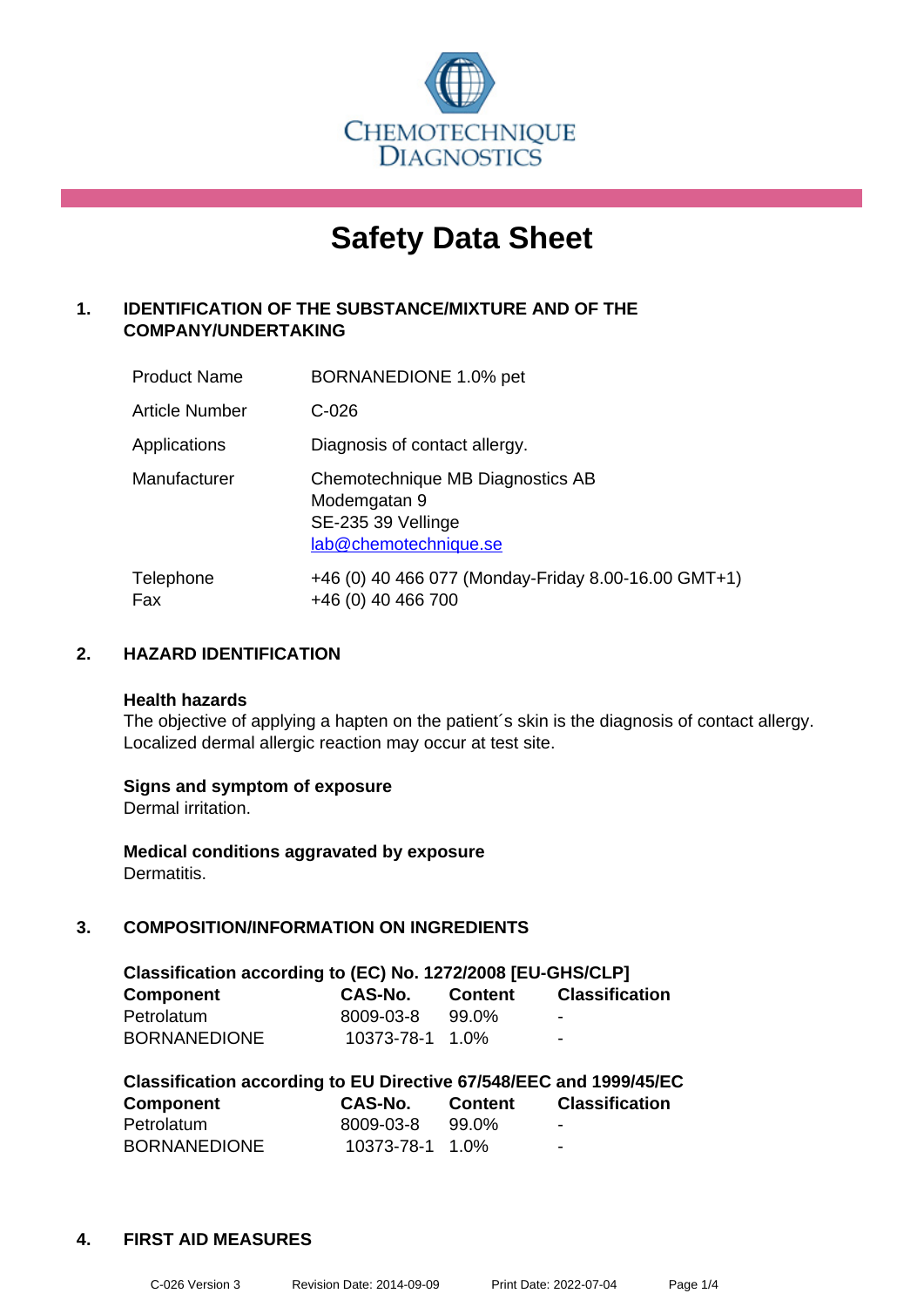#### **Emergency and first aid procedures**

Obtain medical attention.

# **5. FIRE-FIGHTING MEASURES\***

#### **Suitable extinguish media**

CO2, powder or water spray. Fight larger fires with water spray or alcohol resistant foam.

#### **For safety reasons unsuitable extinguishing agents** Water with full jet.

**Special protective equipment for fire-fighters** Wear self-contained respiratory protective device. Wear fully protective suit.

\*Data is shown for petrolatum only

#### **6. ACCIDENTAL RELEASES MEASURES**

**Steps to be taken if material is released or spilled** Contain and place in a closed container.

#### **7. HANDLING AND STORAGE**

**Precautions to be taken in handling and storage** Store dark at 5-8°C. Avoid extended exposure to light. FOR EXTERNAL USE ONLY.

#### **8. EXPOSURE CONTROLS/PERSONAL PROTECTION**

**Respiratory protection** Not required.

**Ventilation**

Local exhaust.

**Protective gloves** Disposal gloves.

#### **Eye protection**

Not required with normal use.

#### **Work/Hygienic practices**

Wash hands after each use.

#### **9. PHYSICAL AND CHEMICAL PROPERTIES**

Appearance Yellow Semi-solid Odour **Odourless** 

| Melting point* |
|----------------|
| Boiling point* |
| Flash point*   |
| Self ignition* |

 $50-55^\circ$  C No data available  $>100^{\circ}$ C Product does not self ignite.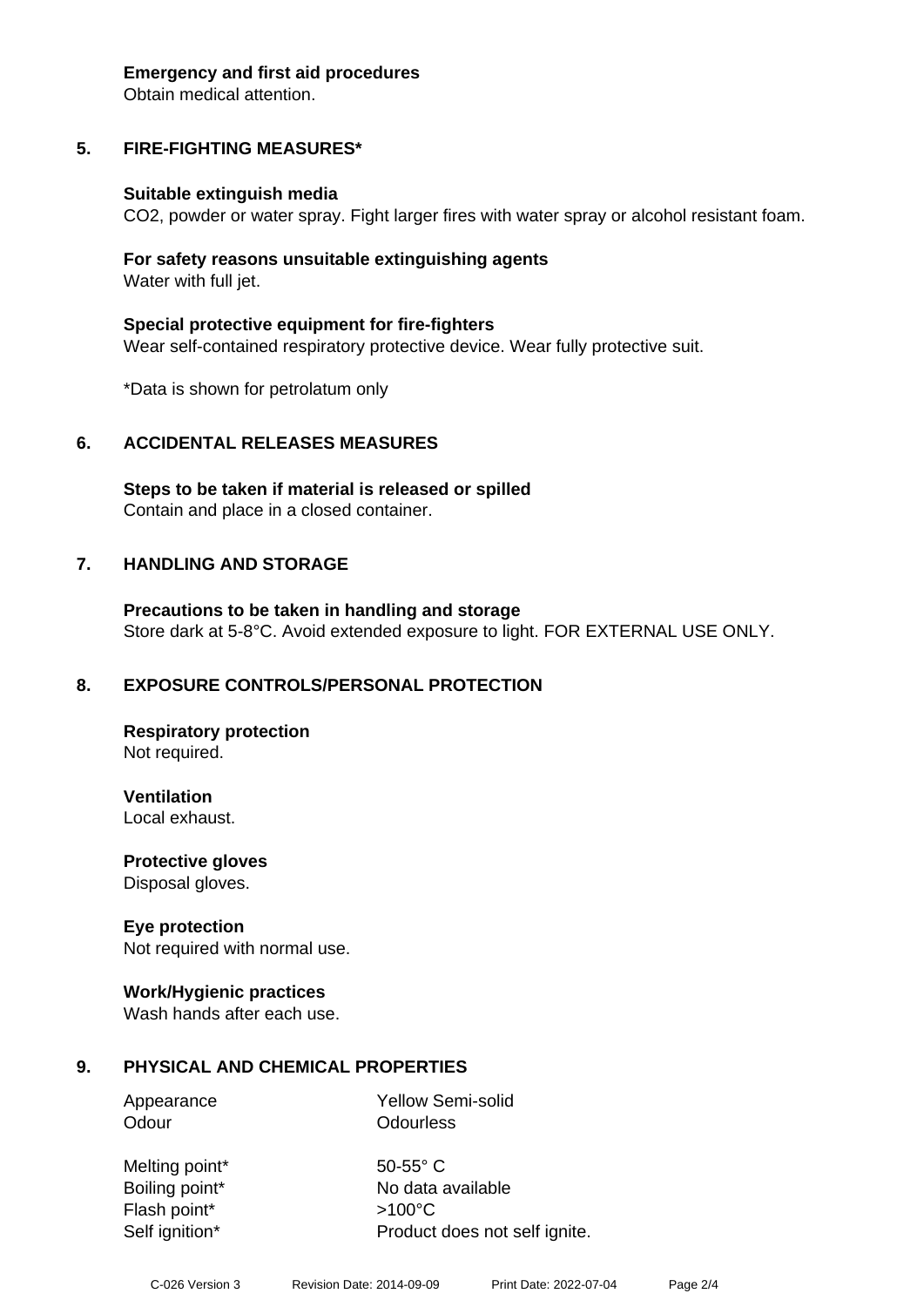Density\* No data available. Solubility in/Miscibility with Water\*

Danger of explosion\* Product does not present an explosion hazard. Insoluble

\*Data is shown for petrolatum only

# **10. STABILITY AND REACTIVITY**

#### **Incompability**

May react with strong oxidizing agents.

#### **Stability**

Stable at recommended storage conditions.

#### **Hazardous byproducts**

Combustion may generate CO, CO2 and other oxides.

# **Hazardous polymerization**

Will not occur.

# **11. TOXICOLOGICAL INFORMATION**

No data available.

#### **12. ECOLOGICAL INFORMATION**

No data available.

#### **13. DISPOSAL CONSIDERATIONS**

**Waste disposal method** Comply with federal, state/provincial and local regulation.

#### **14. TRANSPORT INFORMATION**

Not dangerous goods.

#### **15. REGULATORY INFORMATION**

The classification is according to the latest editions of the EU lists, and extended by company and literature data.

#### **16. OTHER INFORMATION**

#### **Text of H-statements and R-phrases mentioned in Section 3**

Pharmaceutical quality of tested hapten is confirmed by Chemotechnique Diagnostics according to validated analytical methods. Hapten passed test according to GMP standards.